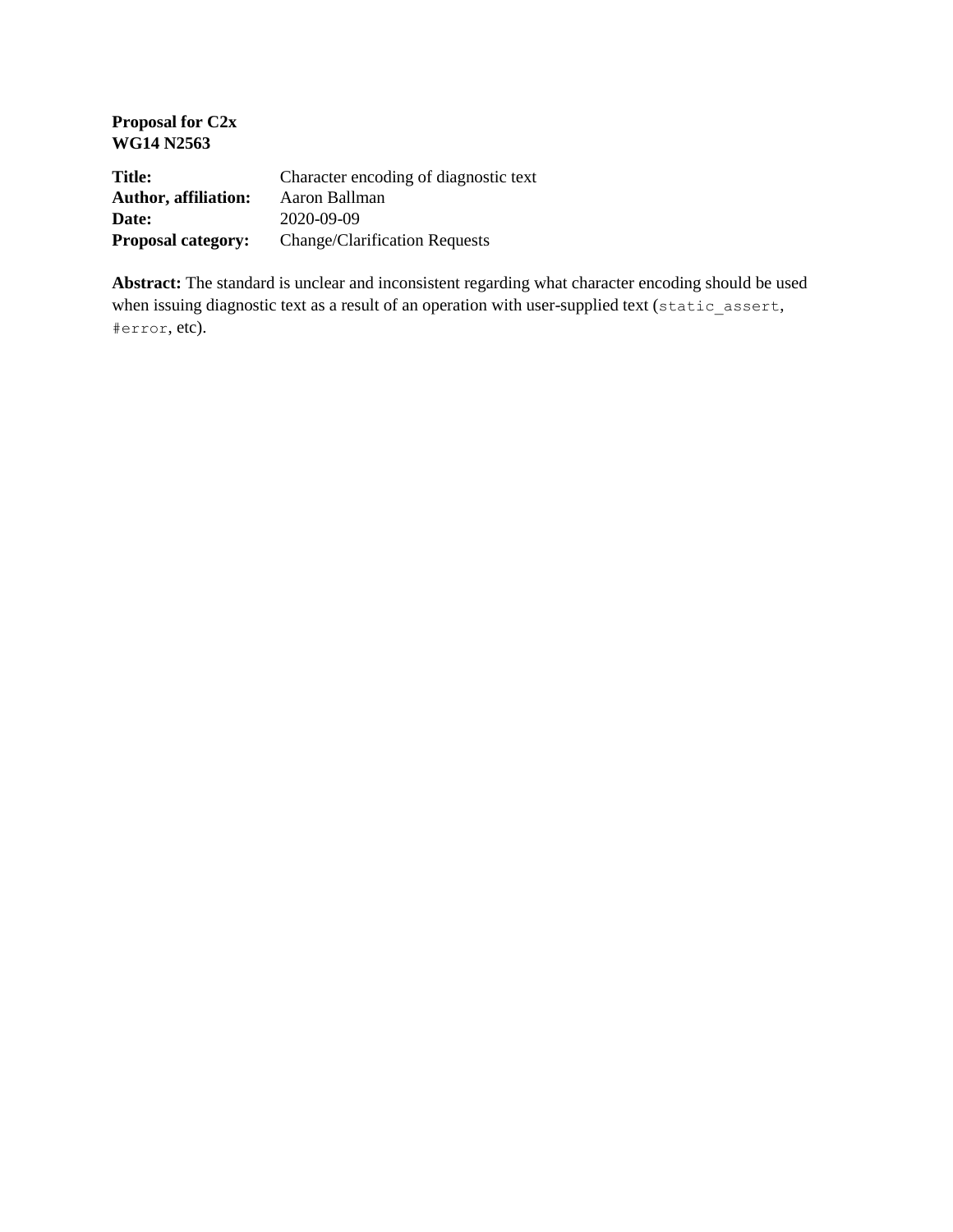# Character encoding of diagnostic text

Reply-to: Aaron Ballman (aaron@aaronballman.com) Document No: N2563 Date: 2020-09-09

## Summary of Changes

N2563

• Original proposal

# Introduction and Rationale

The standard provides a few mechanisms that suggest an implementation issues a diagnostic based on text written in the source code. However, the standard does not uniformly address what should happen if the execution character set of the compiler cannot represent the text in the source character set.

## [[deprecated]]

The [[deprecated]] attribute specifies in its recommended practice:

Implementations should use the deprecated attribute to produce a diagnostic message in case the program refers to a name or entity other than to declare it, after a declaration that specifies the attribute, when the reference to the name or entity is not within the context of a related deprecated entity. The diagnostic message may include text provided by the string literal within the attribute argument clause of any deprecated attribute applied to the name or entity.

### static\_assert

The static assert declaration specifies, in part:

Otherwise, the constraint is violated and the implementation shall produce a diagnostic message that includes the text of the string literal, if present, except that characters not in the basic source character set are not required to appear in the message.

### #error

The #error directive specifies, in part:

…causes the implementation to produce a diagnostic message that includes the specified sequence of preprocessing tokens.

## [[nodiscard]]

N2448 added an optional string literal argument to the [[nodiscard]] attribute similar to the one for the [[deprecated]] attribute in that the text is recommended to appear in a diagnostic message. The proposal specifies: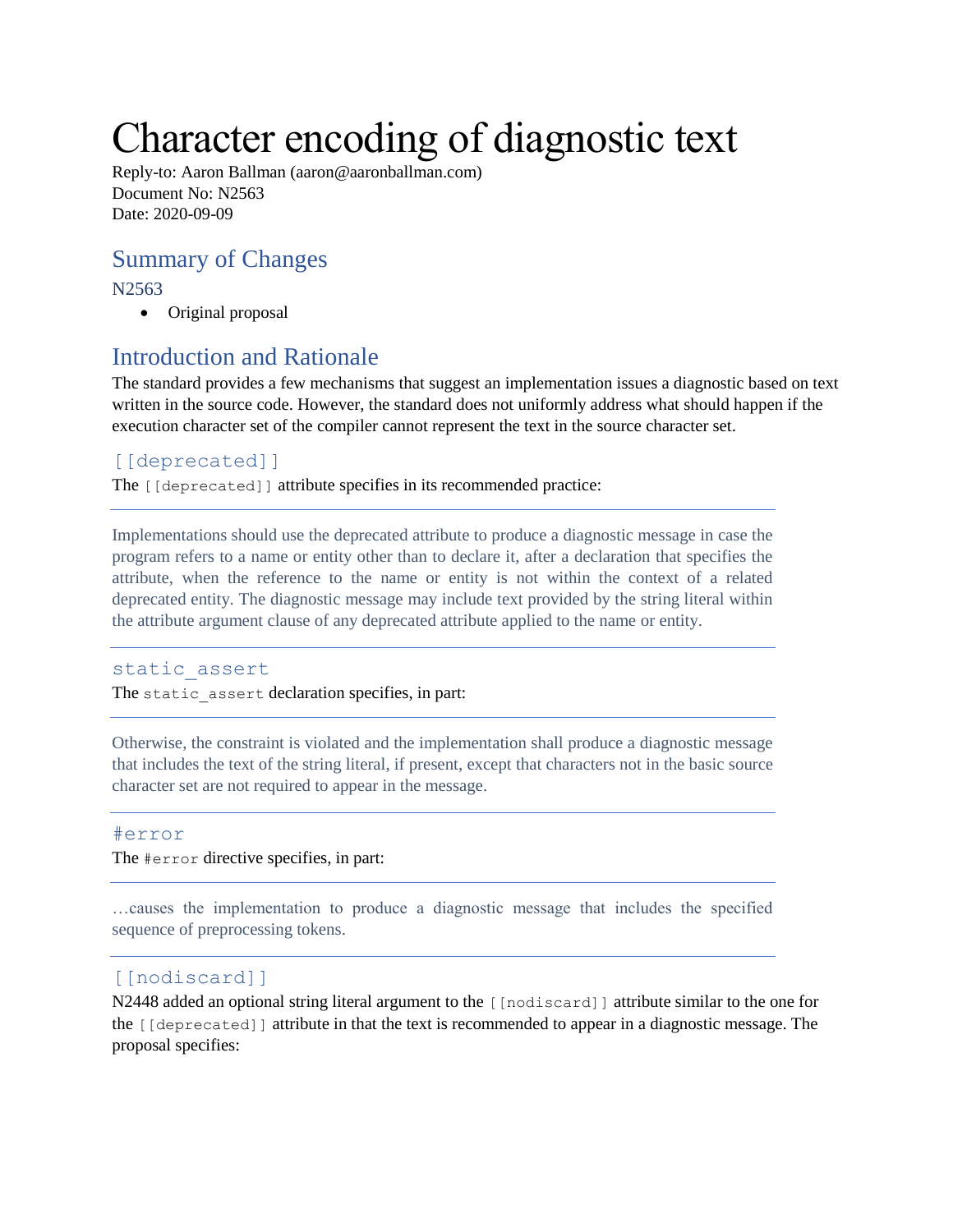The diagnostic message may include text provided by the string literal within the attribute argument clause of any nodiscard attribute applied to the name or entity.

This proposal was adopted with the understanding that the character encoding issue would be resolved in a future paper.

# Proposal

To understand the proposal, we have to first understand something about character sets. The source character set is the character set used to encode the input to the implementation (and is often determined by the encoding the user's editor saved the source code file in). The execution character set is the character set used by the target architecture the implementation is translating the source code for. Neither character set describes the environment in which diagnostics are displayed to the user. For instance, the user may encode their source in UTF-16, be compiling their code for a system whose execution character set is UTF-8, but the shell running the compiler may be using Windows Latin 1. There is no relationship between the character set used to display diagnostics from the implementation and any of the character sets defined by the C Standard. Further, there are no requirements on what producing diagnostics actually means – even if the user pipes all compiler diagnostic output to /dev/null, the implementation is still strictly conforming. This freedom allows an implementation to provide the correct behavior for their diagnostic output environment (which could be a shell, a file, a serial interface, or any number of other things the standard may or may not be able to talk about).

Because the nature of diagnostic messages is wholly in the realm of Quality of Implementation, the proposal is to place no character set related requirements on the diagnostic output with the understanding that implementations will do what makes the most sense for their situation when issuing diagnostics in terms of which characters need to be escaped or otherwise handled in a special way. However, the proposal does clean up some of the wording around the diagnostic-producing constructs to ensure they give the proper recommendations.

## Proposed Wording

The wording proposed is a diff from the committee draft of WG14 N2478 with WG14 N2448 applied. Green text is new text, while red text is deleted text.

### Modify 6.7.10p3:

The constant expression shall be an integer constant expression. If the value of the constant expression compares unequal to 0, the declaration has no effect. Otherwise, the constraint is violated and the implementation shall produce a diagnostic message that which should includes the text of the string literal, if present, except that characters not in the basic source character set are not required to appear in the message.

Modify 6.7.11.2p4 (added by WG14 N2448):

The diagnostic message mayshould include text provided by the string literal within the attribute argument clause of any nodiscard attribute applied to the name or entity.

Modify 6.7.11.4p5: